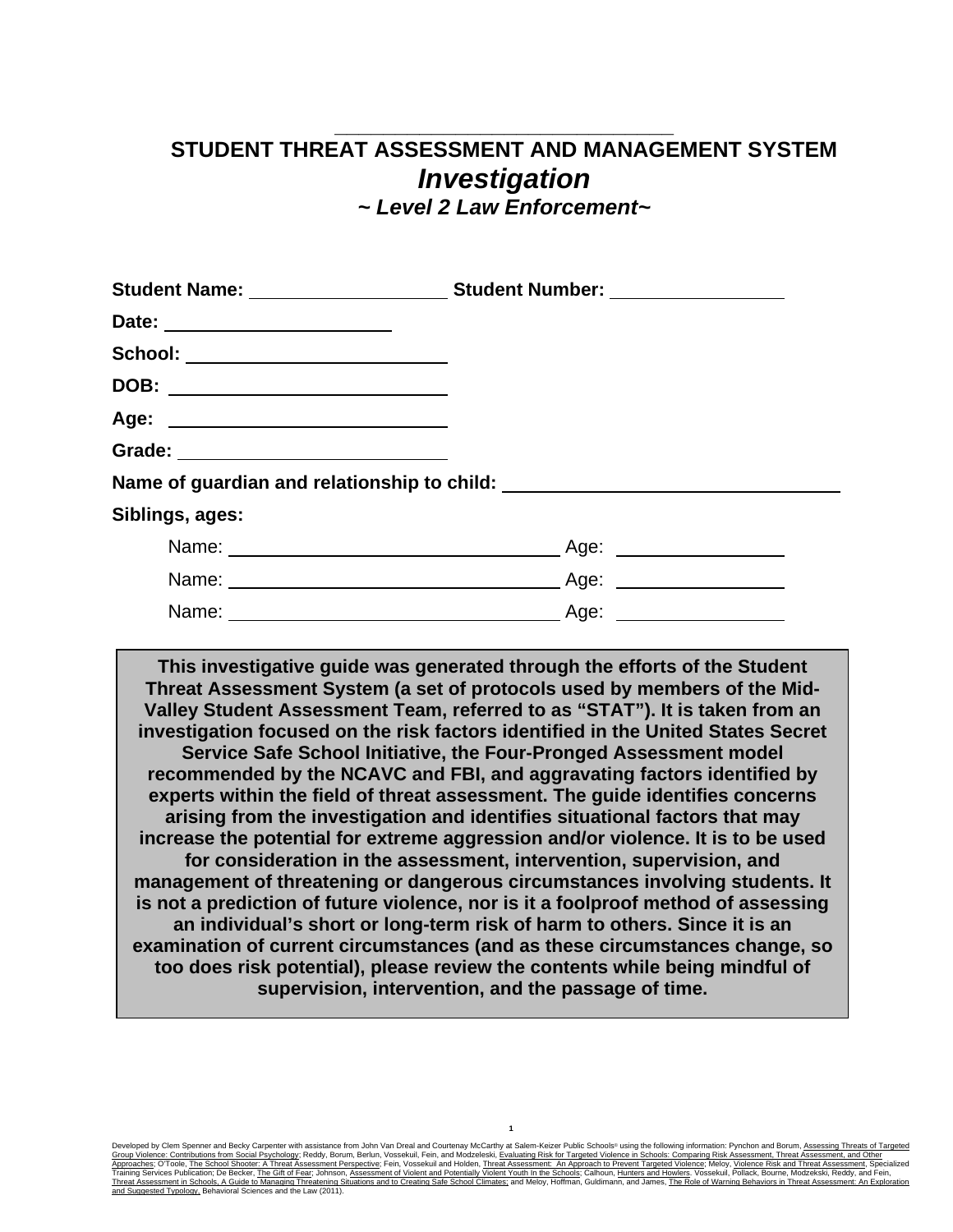## **STUDENT THREAT ASSESSMENT TEAM (STAT)**

The \_\_\_\_\_\_\_\_\_\_\_\_ Student Threat Assessment Team, or STAT, is comprised of the following: \_

**(enter your agencies here (i.e., school district, sheriff's office, police department, mental health agencies, juvenile authorities etc.))**. STAT is a consultation team that assesses risk of violence and assists case managers with the application of resources to manage and decrease the possibility of attack, protect potential targets, and support students to develop and employ healthy and safe coping strategies.

**This is the Law Enforcement Level 2 investigative guide. It should be used only by those who have been trained in threat assessment, and specifically youth risk factors. This addresses the investigation from the law enforcement perspective, and should be used for threat assessment and management in conjunction with school district leadership and community mental health disciplines. A Level 2 investigation will contain all three of these elements from their respective disciplines to address the identified threat from a multidisciplinary, multi-agency approach. This guide is designed to address these areas as explanatory responses, rather than "yes" or "no" answers. Any "yes" or "no" responses should be accompanied by explanations of those responses. The more complete the responses, the higher likelihood that a more comprehensive assessment can be completed.**

Information was gathered from the following sources of information:

| Police Department records database                  |
|-----------------------------------------------------|
| <b>LEDS/NCIC</b>                                    |
| DMV                                                 |
| <b>JJIS-Juvenile Justice Information System</b>     |
| Student interview                                   |
| <b>Witness interview</b>                            |
| Parent interview (if not in attendance)             |
| Investigative actions/case number:                  |
| Search of belongings/room/residence/locker/backpack |
| Search of social media activity                     |
| Other:                                              |

## **SITUATION / INCIDENT FACTORS:**

Developed by Clem Spenner and Becky Carpenter with assistance from John Van Dreal and Courtenay McCarthy at Salem-Keizer Public Schools® using the following information: Pynchon and Borum, <u>Assessment, Threat Assessment, </u> Approaches; O'Toole, The School Shooter: A Threat Assessment Perspective; Fein, Vossekuil and Holden, Threat Assessment: An Approach to Prevent Targeted Violence; Meloy, Violence Risk and Threat Assessment, Specialized Ass Training Services Publication; De Becker, <u>The Gift of Fear;</u> Johnson, <u>Assessment of Violent and Potentially Violent Youth In the Schools;</u> Calhoun, <u>Hunters and Howlers</u>. Vossekuil, Pollack, Bourne, Modzekski, Reddy, and and Services Publication; De Becker, The Gift of Fear; Johnson, As<br>In Services Publication; De Becker, The Gift of Fear; Johnson, As

**2**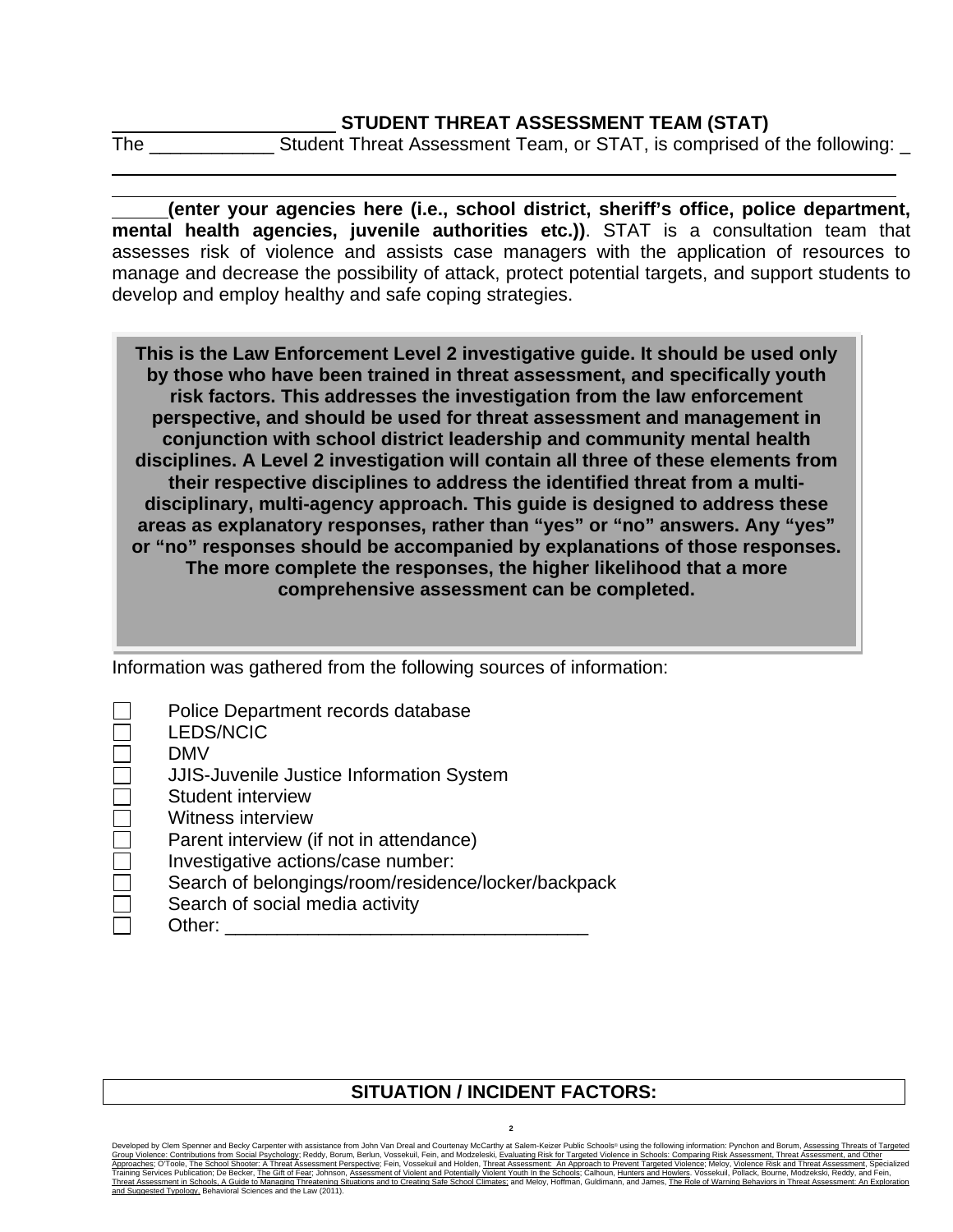• **Past STAT/SIRC Cases:**

\_

|           | Source of information regarding threat or behavior:<br>Rumor Leakage D Peer report Parent report<br>Staff report<br>Other:                                                                            |
|-----------|-------------------------------------------------------------------------------------------------------------------------------------------------------------------------------------------------------|
| $\bullet$ | The student identified above was or is in a situation containing a threatening<br>communication or behavior. The following is a description of the incident or<br>concern:                            |
|           |                                                                                                                                                                                                       |
|           | How the threat was communicated:<br>Detailed communications<br>Simple statements   Reactive statements<br>$\Box$ Aggressive act                                                                       |
|           | Fixed themes within conversations     No threat communicated<br>Vague reference or warning<br><b>Is there a plan?</b> $\Box$ Yes $\Box$ No<br>If yes, what are the details?<br>$\circ$                |
|           | Identified target or targets:                                                                                                                                                                         |
|           | <b>Attack-related behavior:</b><br>Approach behavior Research/information gathering<br>Planning<br>Rehearsal<br>Acquired/attempted to acquire weapon or equipment<br>No attack-related behavior noted |
|           | <b>Access to firearms:</b><br>$\Box$ Possession at school $\Box$ In home, secured $\Box$ In home, unsecured $\Box$ Available with family/friends<br>No access due to security/supervision             |
|           | Describe measures taken to secure firearms:<br>$\Omega$                                                                                                                                               |
|           | Access to other weapons:                                                                                                                                                                              |
|           | Proficiency/experience/fascination with weapons:                                                                                                                                                      |

Developed by Clem Spenner and Becky Carpenter with assistance from John Van Dreal and Courtenay McCarthy at Salem-Keizer Public Schools® using the following information: Pynchon and Borum, <u>Assessing Threats of Targeted</u><br><u></u>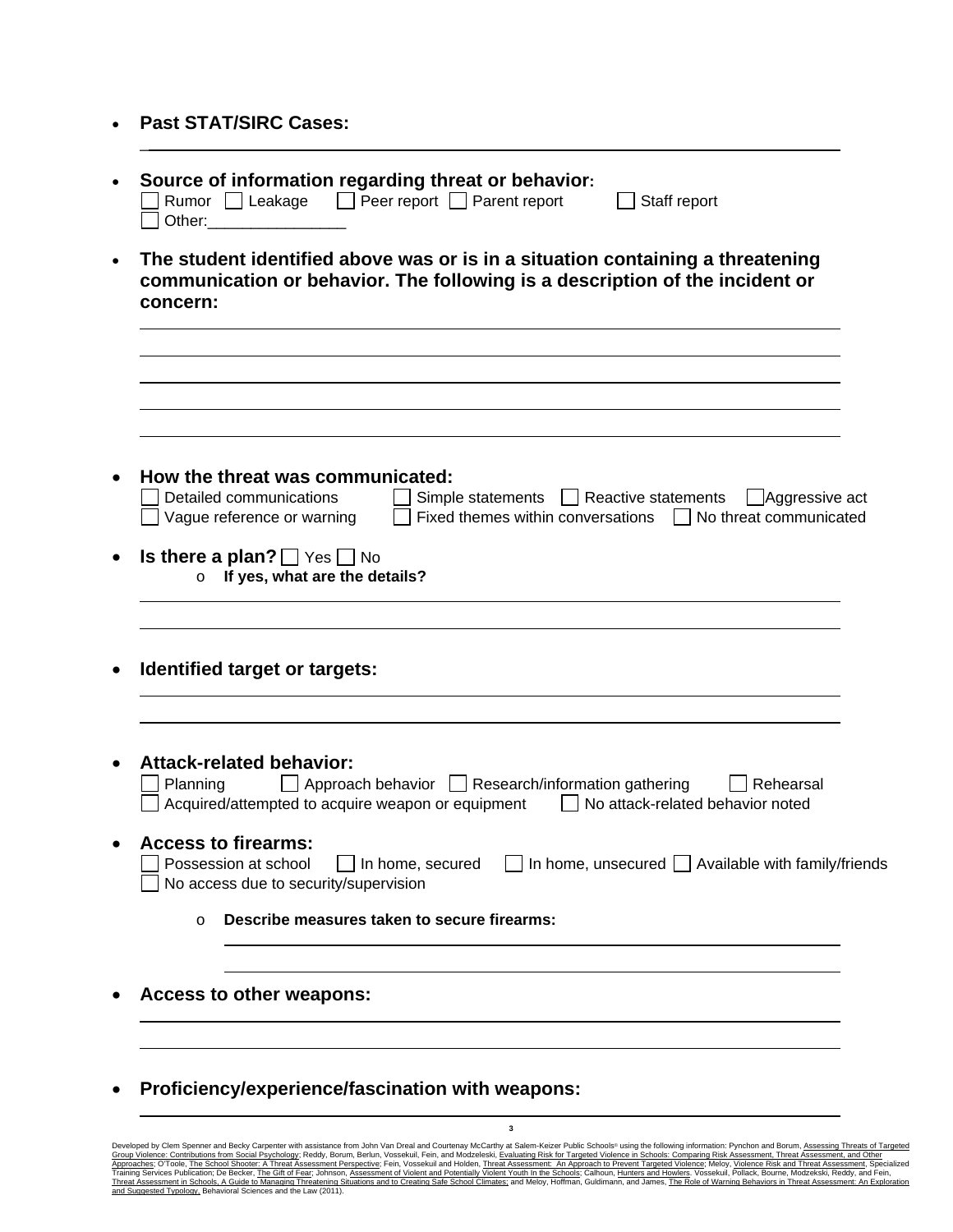|           | Suicide concerns:<br>Yes<br>No<br>Suicidal ideation<br>Statements of suicidal intent<br>Past suicide attempt<br>Planning                                                                                                                                                                                                                                                                                                                                                                                            |  |  |  |  |  |
|-----------|---------------------------------------------------------------------------------------------------------------------------------------------------------------------------------------------------------------------------------------------------------------------------------------------------------------------------------------------------------------------------------------------------------------------------------------------------------------------------------------------------------------------|--|--|--|--|--|
| $\bullet$ | Interest, orientation, and/or immersion in extreme aggression/past attackers:<br>Entertainment preferences specific to targeted violence<br>Rehearsal through media or fantasy acts<br>Fascination/admiration for violent people/events<br>Interest is for amusement or shock only<br>No interest indicated                                                                                                                                                                                                         |  |  |  |  |  |
|           | <b>JACA Elements:</b><br><b>Justification</b><br>$\circ$<br>Feels justified in using aggression<br>Does not feel justified in using aggression<br><b>Alternatives</b><br>O<br>Does not perceive alternatives to aggression<br>Perceives alternatives to aggression<br><b>Consequences</b><br>O<br>Willing to accept consequences of aggression<br>Unwilling to accept consequences<br><b>Ability</b><br>O<br>Has ability to carry out targeted violence<br>Does not have the ability to carry out targeted violence |  |  |  |  |  |
|           | Concern of others for/about child:<br>Staff concern<br>Peer concern<br>Parent concern<br>Other adult concern<br><b>Describe concerns:</b><br>$\circ$                                                                                                                                                                                                                                                                                                                                                                |  |  |  |  |  |
| $\bullet$ | <b>Precipitating Events/Triggers:</b>                                                                                                                                                                                                                                                                                                                                                                                                                                                                               |  |  |  |  |  |
| $\bullet$ | Inhibitors:<br>Relationships with positive adults<br>$\Box$ Family support<br>Social support<br>Academics<br>$\Box$ Other:                                                                                                                                                                                                                                                                                                                                                                                          |  |  |  |  |  |
| $\bullet$ | <b>Relationships with pro-social adults:</b><br>Trusting and successful<br>Trusting but temperamental □ Connected but shallow<br>Disconnected and apathetic<br>Disconnected and resentful                                                                                                                                                                                                                                                                                                                           |  |  |  |  |  |
|           | $\circ$                                                                                                                                                                                                                                                                                                                                                                                                                                                                                                             |  |  |  |  |  |

Developed by Clem Spenner and Becky Carpenter with assistance from John Van Dreal and Courtenay McCarthy at Salem-Keizer Public Schools® using the following information: Pynchon and Borum, <u>Assessing Threats of Targeted</u><br><u></u>

**4**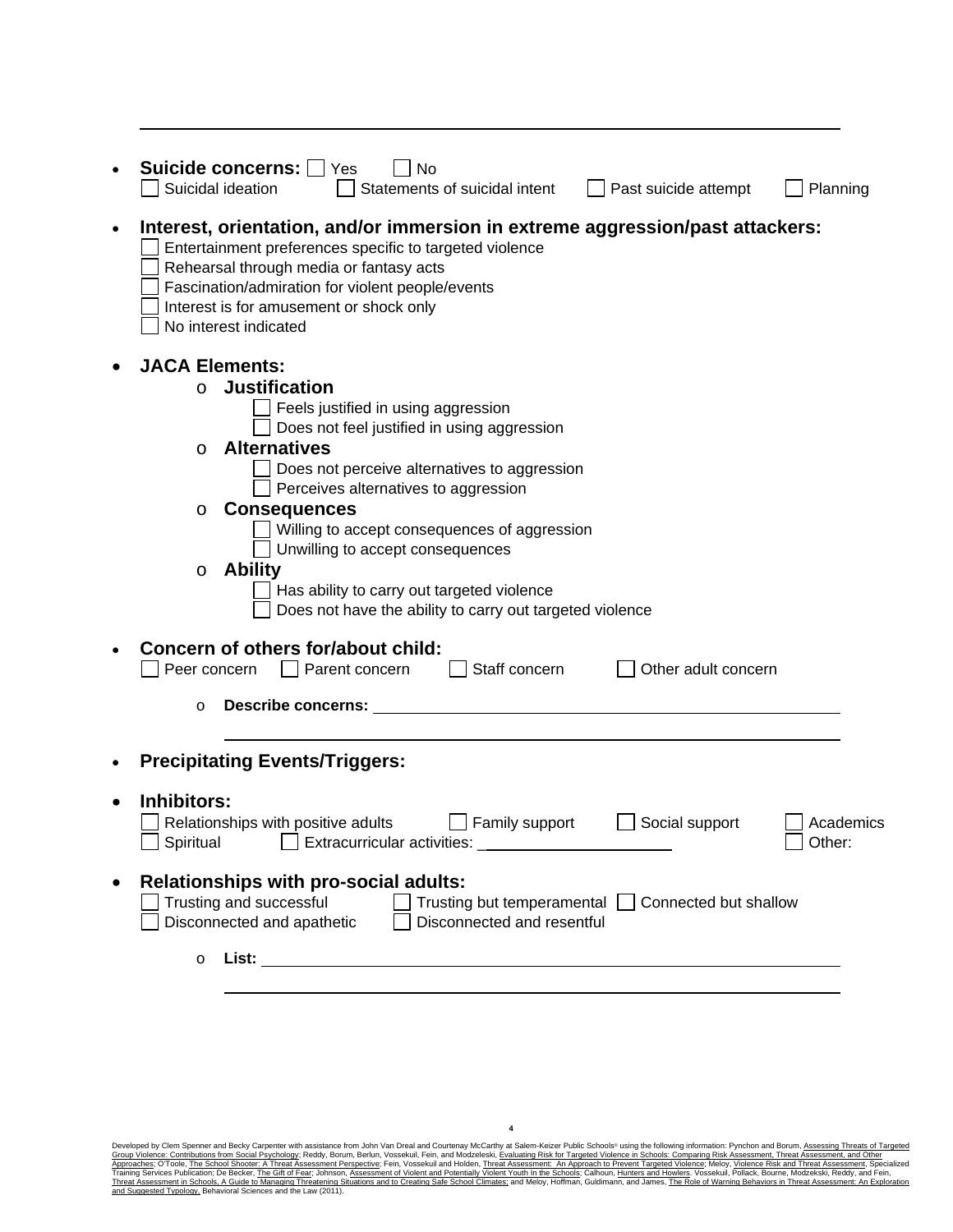| $\circ$         | Novel act of aggression: DYes                                                                                                                                                                                                                                                                                               | No |                                      |                                                    |
|-----------------|-----------------------------------------------------------------------------------------------------------------------------------------------------------------------------------------------------------------------------------------------------------------------------------------------------------------------------|----|--------------------------------------|----------------------------------------------------|
|                 | Energy burst behavior: Fig. Yes Fig. No                                                                                                                                                                                                                                                                                     |    |                                      |                                                    |
| $\circ$         | Sudden and unexplained change in behaviors:<br>If yes, describe: <u>contract the contract of the set of the set of the set of the set of the set of the set of the set of the set of the set of the set of the set of the set of the set of the set of the set of the set of th</u>                                         |    | $\Box$ Yes                           | $\Box$ No                                          |
|                 | History of contraband possession: JYes UNo                                                                                                                                                                                                                                                                                  |    |                                      |                                                    |
|                 | History and nature of law enforcement contact with child/home: $\Box$ Yes $\Box$ No<br>o If yes, describe: <u>share and the set of the set of the set of the set of the set of the set of the set of the set of the set of the set of the set of the set of the set of the set of the set of the set of the set of the </u> |    |                                      |                                                    |
| $\circ$         | History and nature of criminal justice contact for child:                                                                                                                                                                                                                                                                   |    |                                      | Yes    No                                          |
| ∏Yes<br>$\circ$ | History and nature of criminal justice contact for relatives/significant others:<br>No. I                                                                                                                                                                                                                                   |    |                                      |                                                    |
|                 | Animal abuse, fire-setting, inappropriate sexual behavior:                                                                                                                                                                                                                                                                  |    |                                      | $\vert$   Yes $\vert$   No                         |
| $\circ$         | <b>Irrational beliefs:</b> PYes No                                                                                                                                                                                                                                                                                          |    |                                      |                                                    |
|                 | Perception of bullying/rejection:<br>Perceives bullying and considers aggression<br>Perceives bullying and uses appropriate resources<br>Student engages in bullying/intimidation                                                                                                                                           |    | Perceives bullying and is distraught | No indications of perception of bullying/rejection |
| $\circ$         | Mental health concerns/suspicions: Ves                                                                                                                                                                                                                                                                                      | No |                                      |                                                    |
| $\circ$         | Medical issues: Ves No                                                                                                                                                                                                                                                                                                      |    |                                      |                                                    |
|                 |                                                                                                                                                                                                                                                                                                                             | 5  |                                      |                                                    |

Developed by Clem Spenner and Becky Carpenter with assistance from John Van Dreal and Courtenay McCarthy at Salem-Keizer Public Schools® using the following information: Pynchon and Borum, <u>Assessing Threats of Targeted</u><br><u></u>